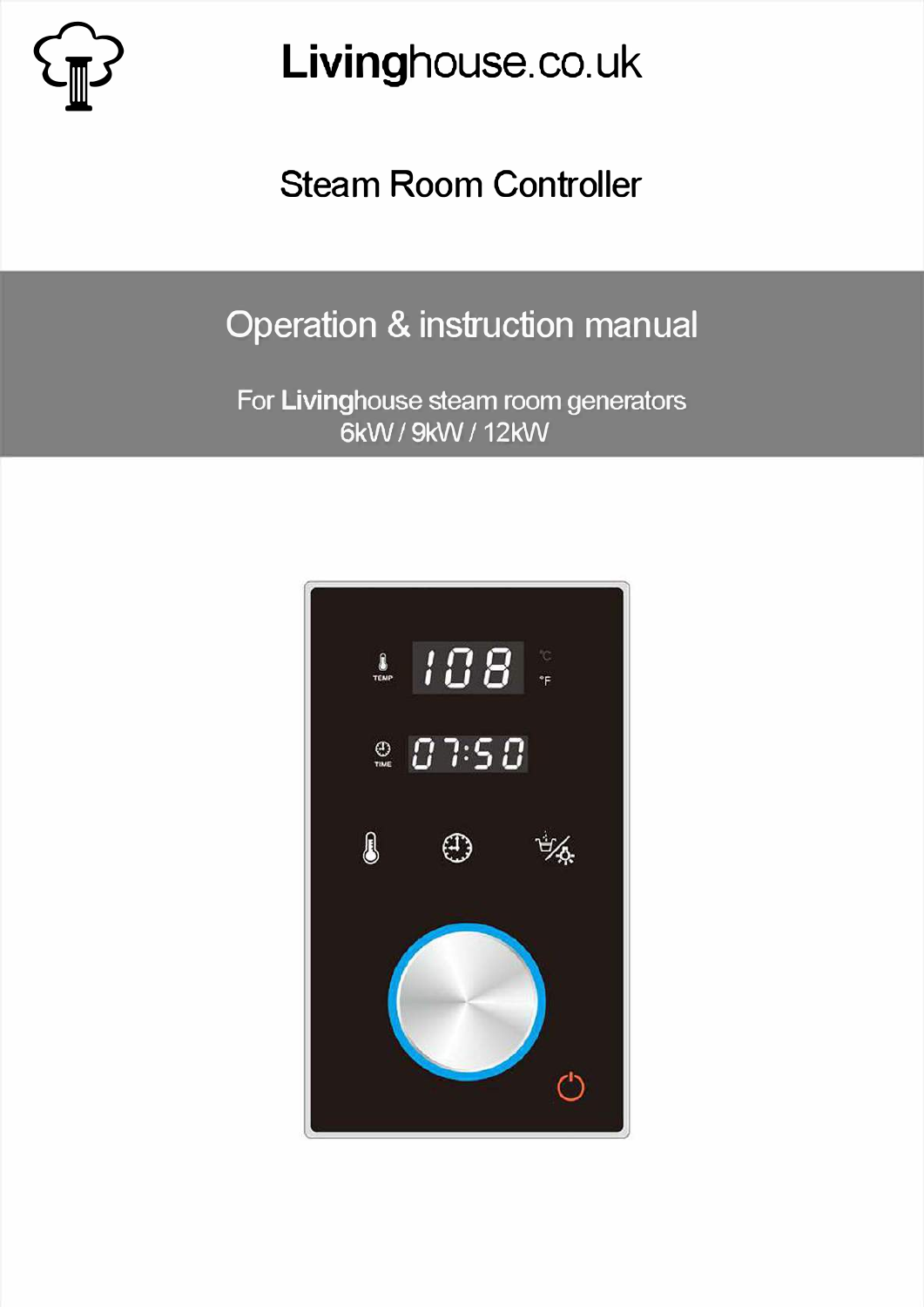| Controller general maintenance          |  |
|-----------------------------------------|--|
|                                         |  |
| <b>Control specifications</b>           |  |
| Installation of controller              |  |
| Temperature sensor installation         |  |
| <b>Controller function instructions</b> |  |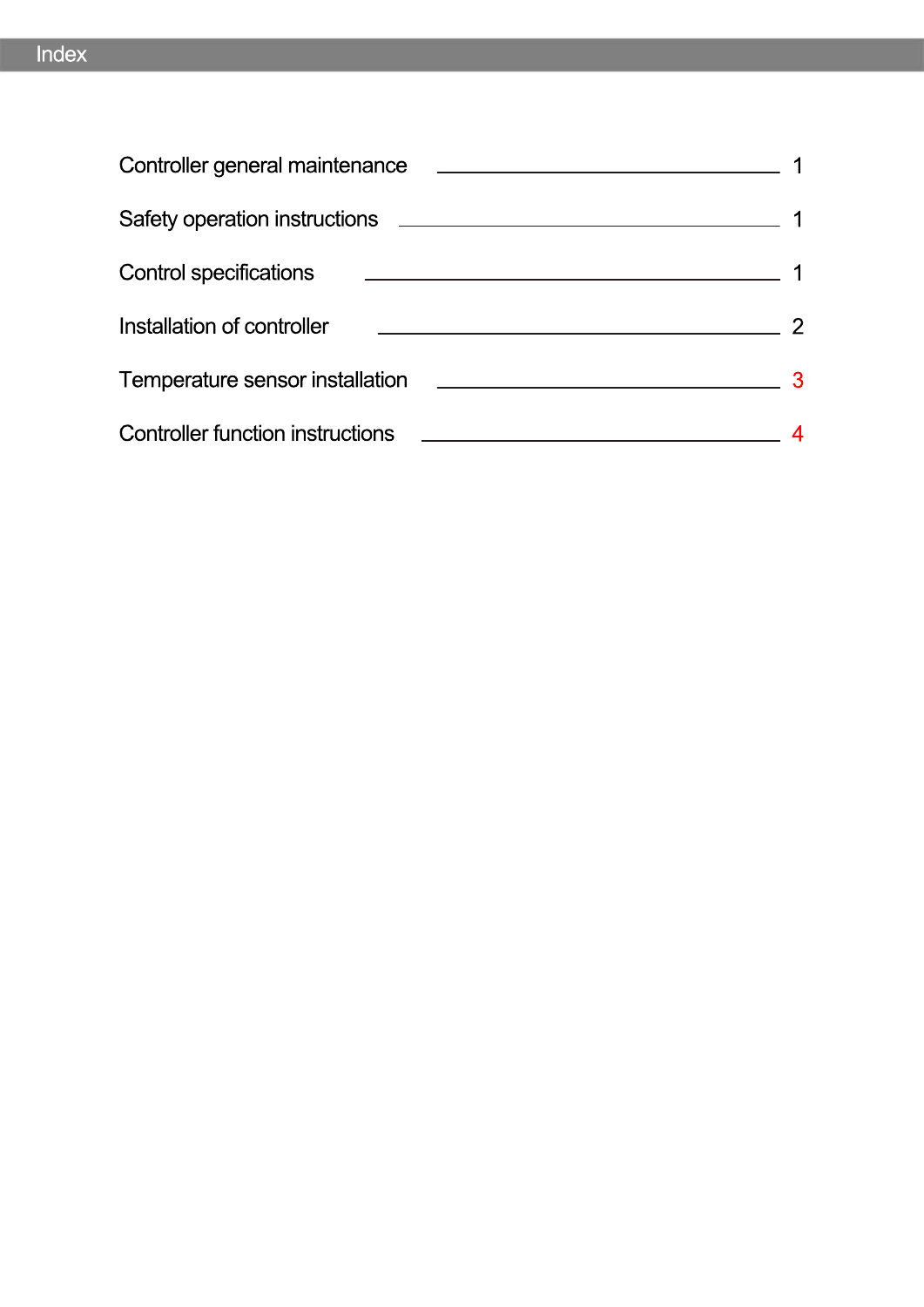- **1.** Use a soft cloth with a little soap water to clean the controller.
- **2.** Do not use abrasive cleaning equipment or liquids.
- **3.** If the controller appears damaged, contact a service electrician to change it.

#### Safety operation instructions

If the controller is installed to<br>installed in the bathroom. Warning: If the installation and operation instructions are not fully understood, do not install or use in case of improper installation and / or operation. it is important to follow the installation instructions carefully otherwise the temperature in the steam room may be too high or not heated enough. If the controller is installed outside the steam room, the temperature sensor must be

- Caution: Do not install the controller wire in the same wall channel as the main electric wire. Do not install too close to hot water or the steam pipe otherwise the controller may malfunction or the bathroom may be overheated.
- Important: Before installing the controller, make sure the steam generator is shut off otherwise the controller may malfunction or be damaged.

Do not use the controller to operate the steam generator of other brands, otherwise the operation may malfunction or be damaged.

The instruction includes important<br>the instructions in a safe place. The instruction includes important safety, operation and maintenance information. Keep

> If the steam generator is damaged or does not work normally, do not continue to install or use the controller, otherwise the controller may malfunction.

#### Specification for the controller

#### **Controller set includes**

- 1. Generator controller
- 2. Temperature sensor and holder
- 3. Connecting power cables
- 4. User manual

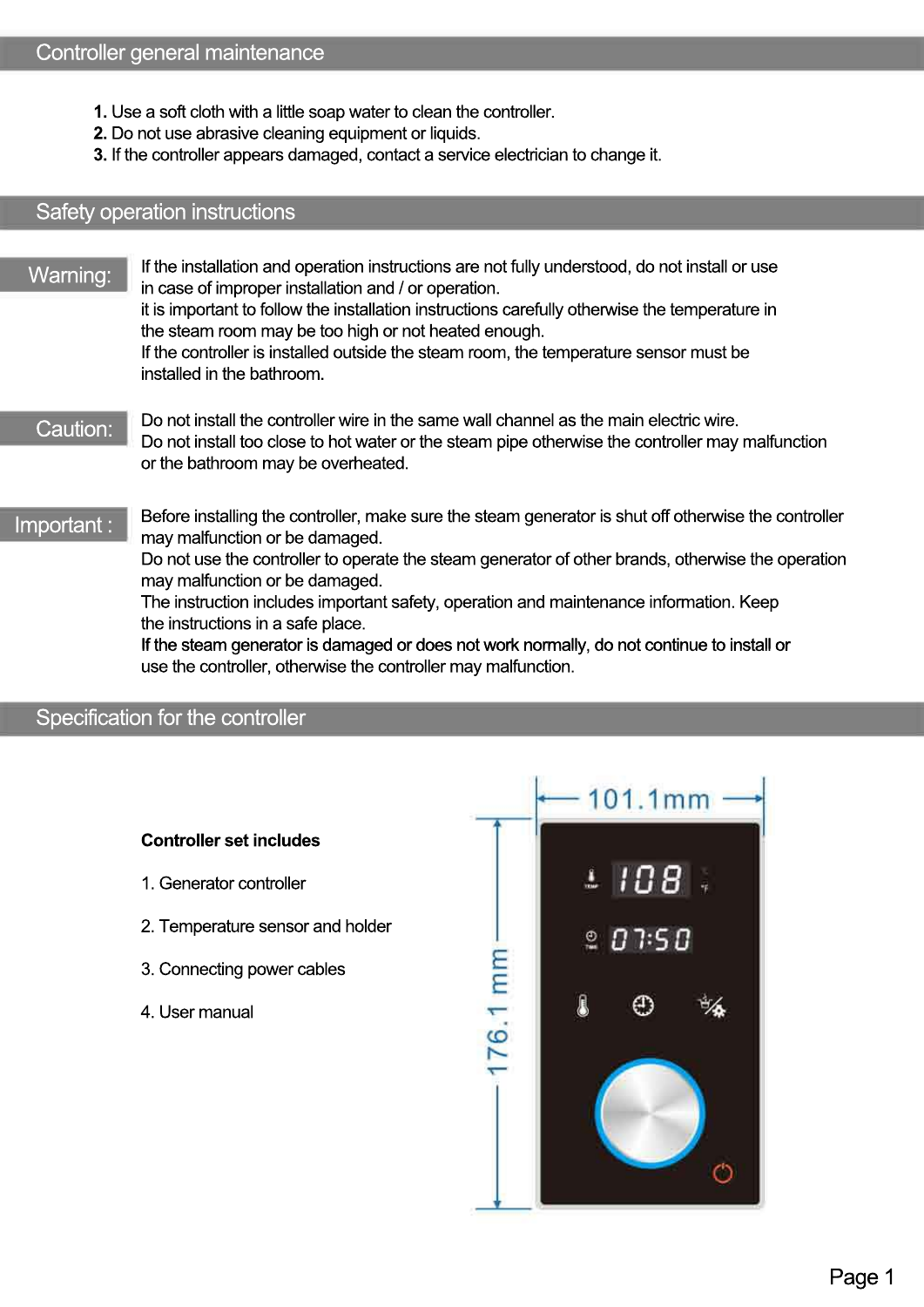Important: Before installing the controller, make sure the steam generator is shut off otherwise the controller may malfunction or be damaged.

#### **step one**

Determine the installation location of the controller.

- 1. Controller should be  $4-5$  feet (1.2m 1.5m) from the ground.
- 2. Keep away from the steam nozzle and do not expose in the direct path of steam.
- 3. Install on a vertical wall.
- 4. The position of installation should allow for easy operation and ease of wiring.
- 5. The controller wire is 1.6 feet (450mm) long with a controller lengthened wire of 20 feet long (6 metres) maximum. With the installation of the controller it should be positioned no more than 21 feet (6.4 metres) from the steam generator. If a longer wire is needed, contact the distributor.



Important: Do not install the controller under the path of the shower water or in a position where the controller will be in direct contact with water or steam.

#### **step two**

Drill a round hole of 1.38" (35mm) in diameter in a chosen position.

#### **step three**

Pull the controller wire through the round hole, connect it to the longer wire and then to the steam generator. Connect with the corresponding wire on the generator. When the computer wire is plugged in or removed, do so horizontally to avoid any damage to the computer cable pins.

Important: Do not pull tight, fix tight or damage the controller wire.

#### **step four**

Start the power supply of steam generator, check each item on pages 3-4 to make sure all functions work well.



Important: Before installing the controller, make sure the steam generator is off, otherwise the controller may malfunction or become damaged.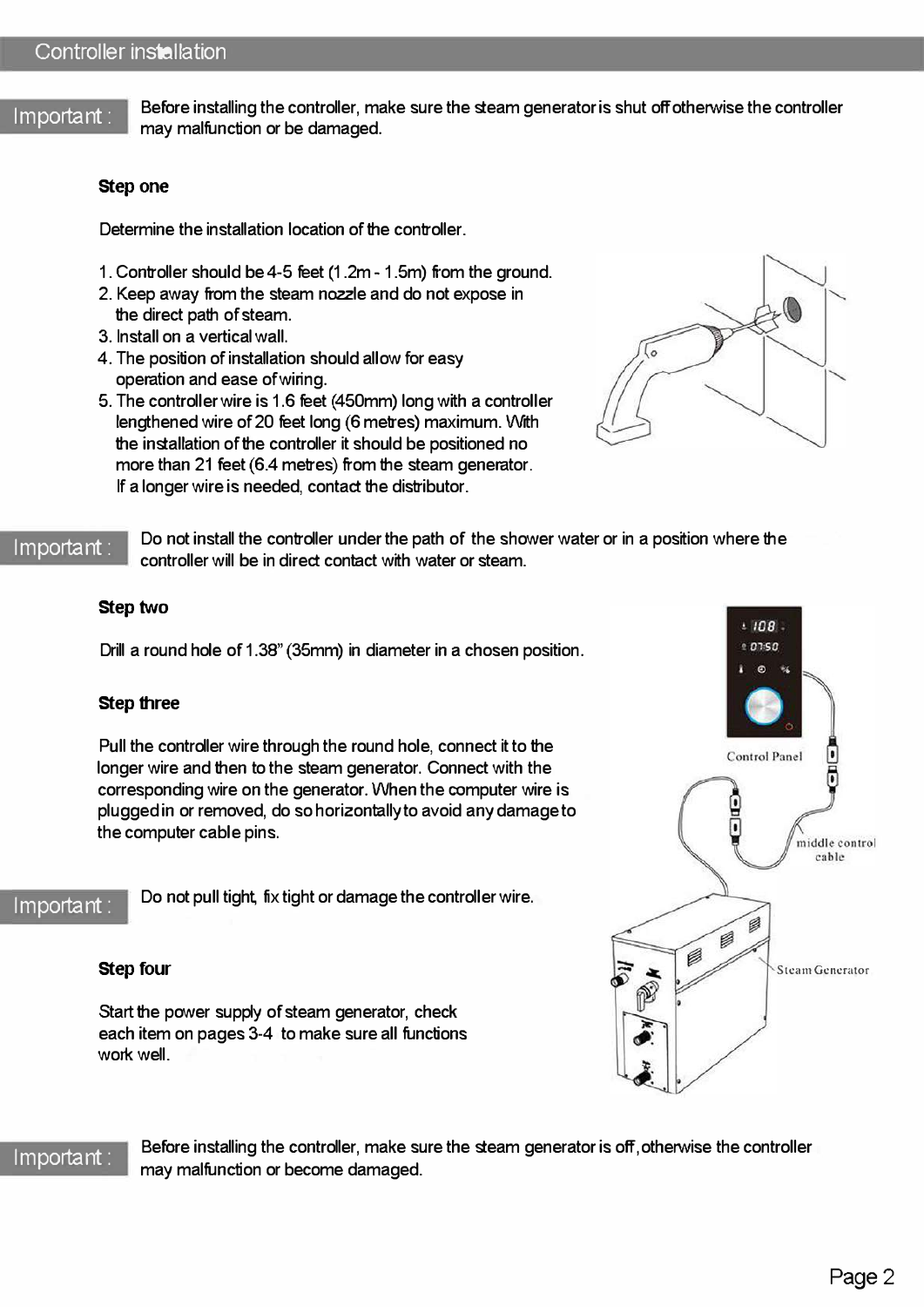#### step five

Remove the backing paper at the back of the control. To achieve good adhesion, keep the sticking surface clean and dry.

#### **step six**

Locate the display screen in a direction of 12 o'clock Press the controller tight to the wall.

Important: To ensure horizontal installation of the controller use a spirit level if necessary.

#### **step seven**

Drill a round hole of0.4" (10mm) in diameter in the chosen position. Put the TEMP sensor holder into the hole and lock it with supplied nut (more details on Page 6).

#### Temperature sensor installation

- 1. The position of the temperature sensor should be within a range of 1.2 1.5m above the ground. Try to avoid installing near the steam nozzle or the opening to steam room door.
- 2. As shovvn in Fig.1, drill a small hole of 10mm in the selected position.
- 3. Apply a cirde of silicon along the edge of the back of the detector foundation (as shown in Fig.2).
- 4. Use the supplied locknut to lock the sensor or silicon into position. (As shown in Fig.2)
- 5. Let the temperature sensor go through the back ofthe detector foundation (As shovvn in Fig.3)
- 6. The temperature sensor should be installed by extending out 1 cm from the front of the wall covering to ensure the best accuracy of the temperature control.
- 7. Apply glue to the back and fix the detector. (As shown in Fig.3)





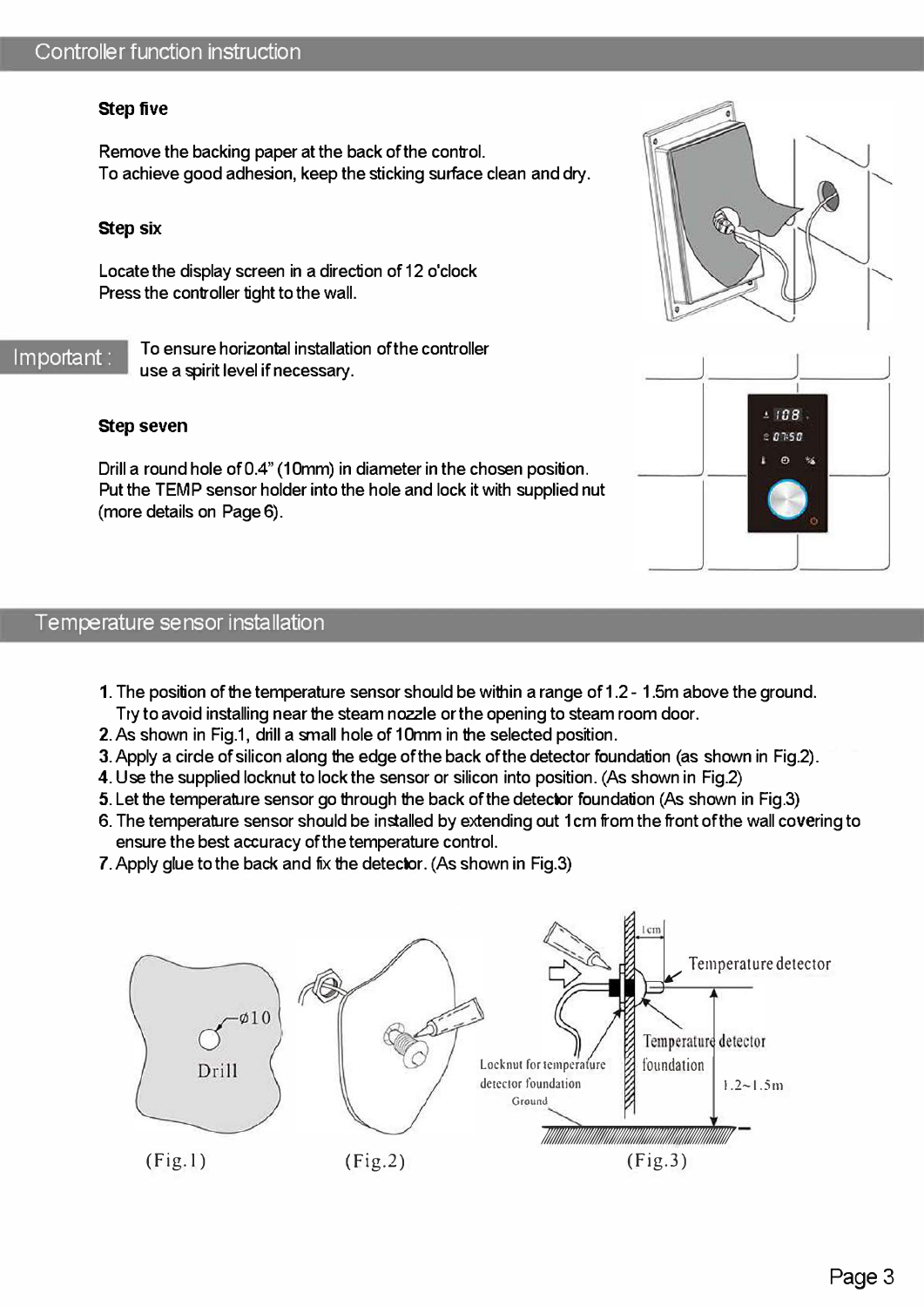| Steam panel | ₩₩ |  | an I | ШШ<br>шш | Steam generator |
|-------------|----|--|------|----------|-----------------|
|-------------|----|--|------|----------|-----------------|

# Attention:

2

 $\mathbf{3}$ 

Avoid bending the pins inside the cable connection, the control panel and steam generator. Make sure the arrows on the male and female ends are lined up as illustrated below.

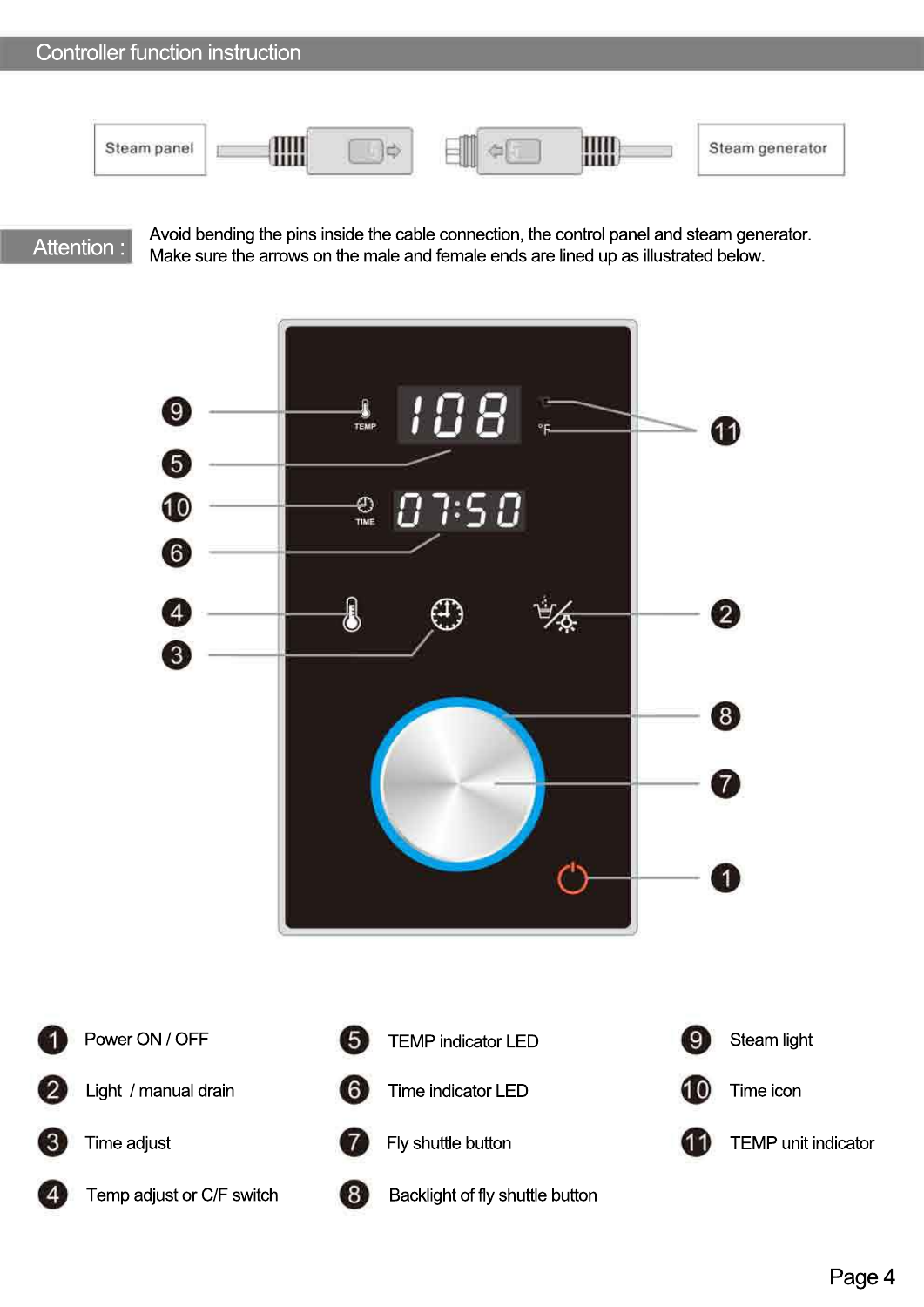# **Controller function instruction**

## **1. Preset start time for generator:**

With power supplied to the generator press and hold the on / off  $\binom{1}{k}$  button for 2 seconds. The control will open the timing function and start the count down timer which will be shown on the control display.

To stop the count down timer press the on / off (U) button. This will cause the generator to start the steam function immediately.

## **2. Preset time:**

## *A. Setting count down time.*

With the display showing the countdown timer you can adjust the generator start time. Press the  $(\mathcal{F})$  key to adjust the hour required, turn the fly shuttle control to adjust the minute required.

# *B. Activation and memory.*

Once the minutes required has been chosen, press the fly shuttle button to confirm the time selected. To save the selected hours / minutes start up time press th $(\mathcal{F})$  key for 1.5 seconds.

This selected time will be saved for the next time the generator is started.

The preset start time can be set between 1 minute and 8 hours.

The count down timer will continue to run down during each use of the generator until new changes are made to the time.

Pressing the on / off (') key will stop the count down time.

# **3. Waiting state:**

When the generator is not in use but has a power supply the TEMP screen will be in use. The display will show " - " to show that the generator is in its waiting state.

## **4. Power on:**

Once the preset count down time has finished or the on / off () button has been pressed the power LED indicator will go out.

The TEMP display will show the room ambient temperature and the time window will show the steam generator working time (default working time is 8 hours).

When the ambient room temperature reaches the set temperature the generator heating elements will shut off.

When the ambient room temperature falls below the set temperature the heating elements will automatically turn on.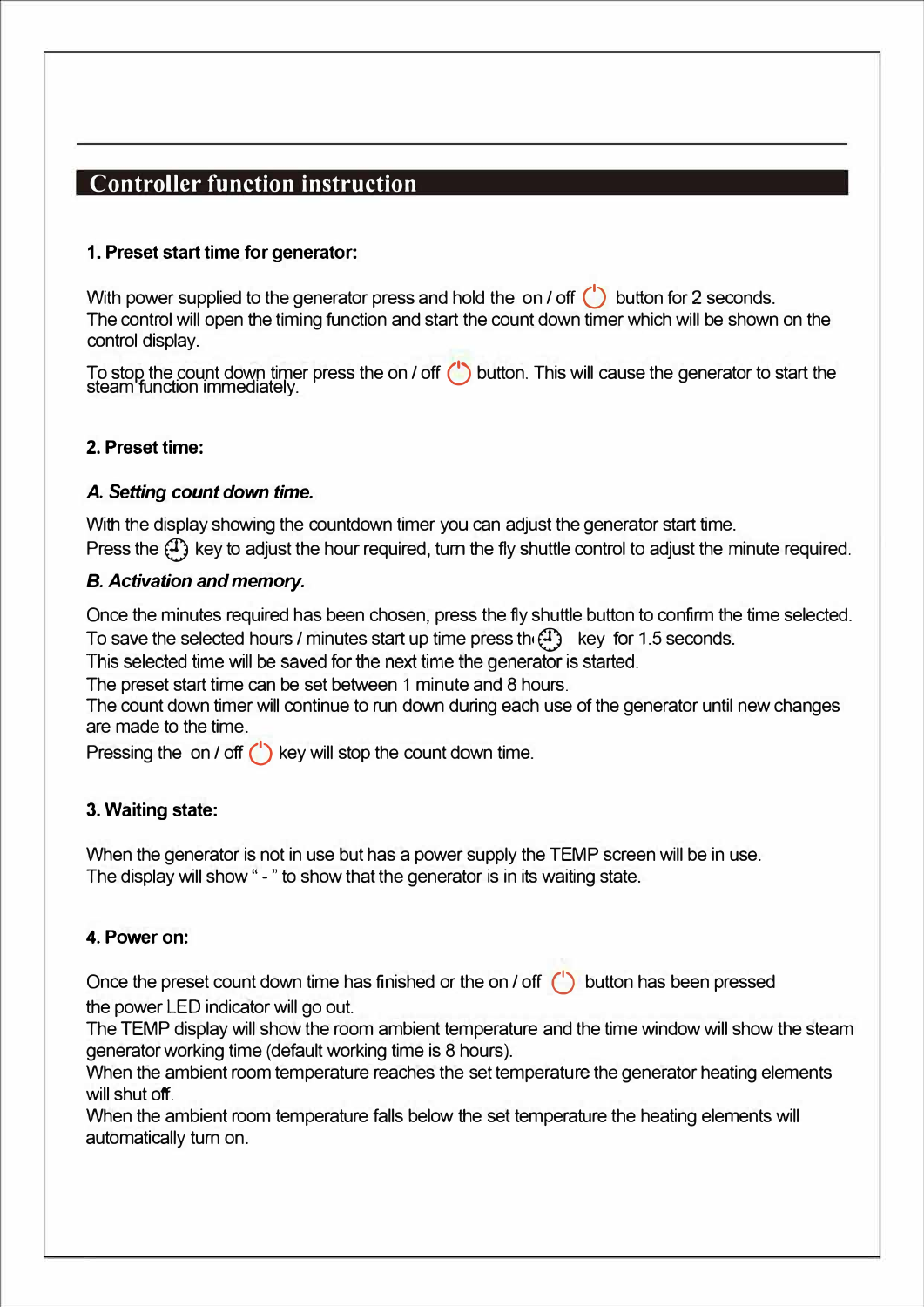# **Controller function instruction**

## **5. Power off:**

#### A. Automatic or manual power off:

With the the generator running, press the on / off () button to power off the generator, alternatively the generator will stop once the pre-set working steam time count down has finished.

## *B. Water filling fault.*

If water is unable to fill the tank while the generator is on then the steam indicator LED will flash. If this situation lasts for 4 minutes the generator will automatically shut off. The generator will now be in stand by mode.

#### **C.** *Auto water drain function.*

10 minutes after the generator has shut down the automatic draining function will start. The auto drain feature will run for 7 minutes.

With the system off, pressing the  $\frac{1}{2}$  button will activate the drain feature. While the drain feature is active the generator will flush the system 3 times.

# **6. Steam time setting:**

When the generator is in use press the  $(1)$  button to adjust the time settings for the hour. Rotating the fly shuttle button will change the hour setting (the hour number will flash). Once the hour has been selected press the button again to adjust the minutes setting. Rotating the fly shuttle button will change the minutes setting (the minutes number will flash).

Once the steam time has been chosen press the fly shuttle button to save the steam time to memory .. Pressing the  $(1)$  button for 1.5 seconds will also save the selected steam time to memory for the next steam generator use.

If the  $(1)$  button or the fly shuttle is not pressed then the default 8 hours setting time will be activated on the next generator use.

# **7. Steam temp setting:**

Pressing the  $\&$  button while the generator in use will start the TEMP selection mode.

Rotating the fly shuttle will allow you to select the desired temperature.

The TEMP mode will allow a temperature range of 25°C - 68°C or 78°F - 155°F.

Pressing the  $\binom{n}{2}$  button for 1.5 seconds after setting the desired steam room temperature (the TEMP led will flash) will save it to memory.

This will be saved for the next use of the generator.

When the room temperature is 1°C higher than the selected steam temperature the heating elements automatically shut off.

Default steam temperature is 45°C.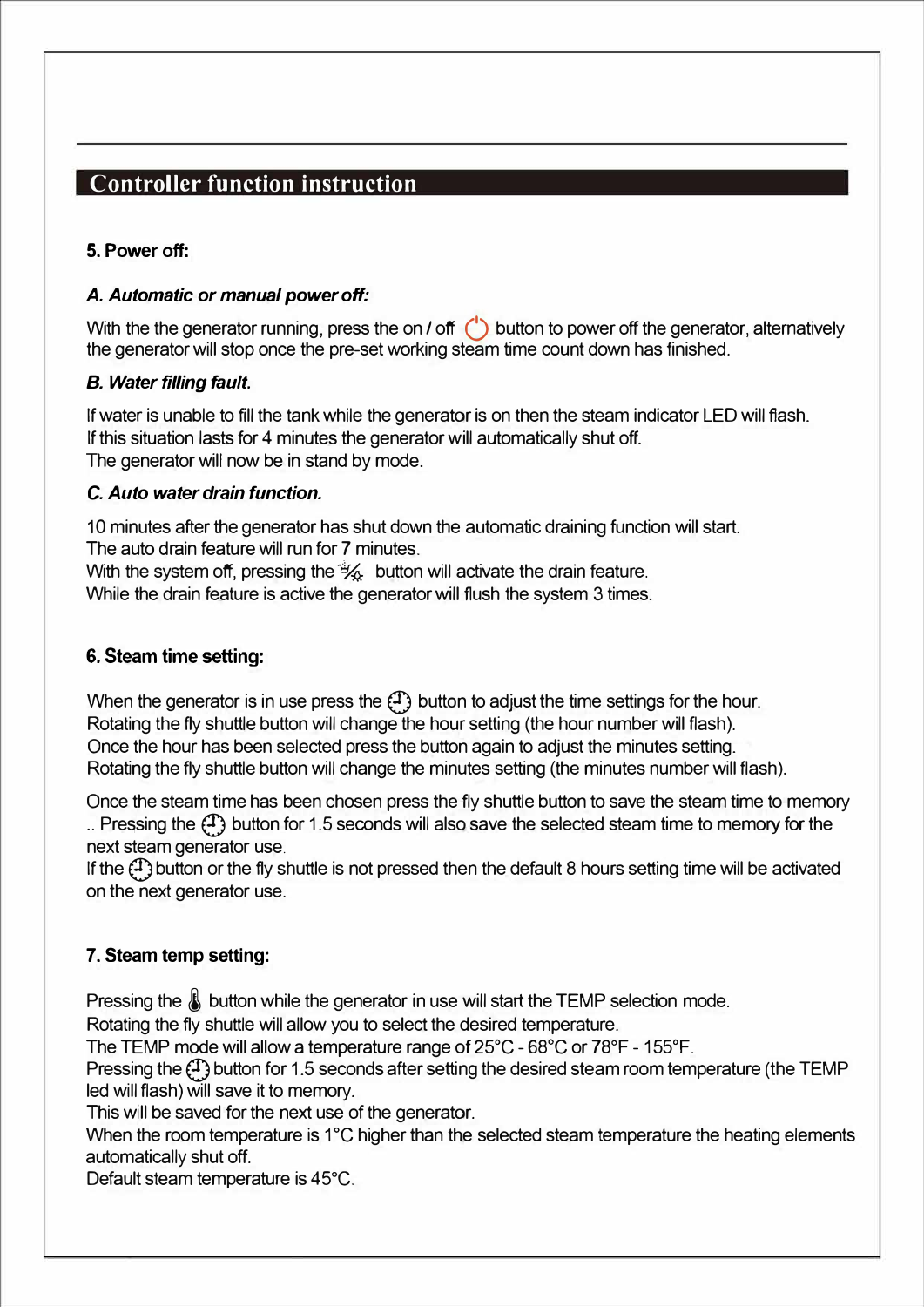# **Controller function instruction**

# **8. Light:**

With the the generator running, pressing the on / off  $\frac{1}{2}$  button will tum on the light function (available as an optional extra).

## **9. Centigrade or Fahrenheit:**

With the the generator in standby mode pressing the  $\&$  button for 2 seconds will allow you to switch between Fahrenheit (F on the control display) or Centigrade ( °C on the control display). The system will save the selection for the next generator use.

#### **10. Fly shuttle backlight:**

With the the generator in use the blue back light of the fly shuttle button will brighten.

| 12. Trouble shooting: |  |
|-----------------------|--|
|-----------------------|--|

| <b>Error code</b> | problem                                                      | solution                                                                                                                                                                                                     |
|-------------------|--------------------------------------------------------------|--------------------------------------------------------------------------------------------------------------------------------------------------------------------------------------------------------------|
| IE 1              | Water level detect failure                                   | Check the cable connection to the water level sensor is<br>not loose. If ok, de-scale sensor rods or replace with<br>new water level sensor.                                                                 |
| IE 2              | temperature sensor short circuit                             | Replace with new keypad.                                                                                                                                                                                     |
| IE 3              | temperature sensor open circuit                              | Check the cable connection between the keypad and<br>the TEMP sensor cable, make sure connection is good<br>and dry.                                                                                         |
| IE 4              | no water into tank within 4 minutes                          | Check whether the water inlet pipe is blocked and clean<br>if required, if OK, suggest to check whether the water<br>inlet valve is working. If valve is not working, replace<br>with new water inlet valve. |
| IE 5              | Communication failure between<br>steam generator and keypad. | Check cable connections between the keypad and<br>generator.                                                                                                                                                 |